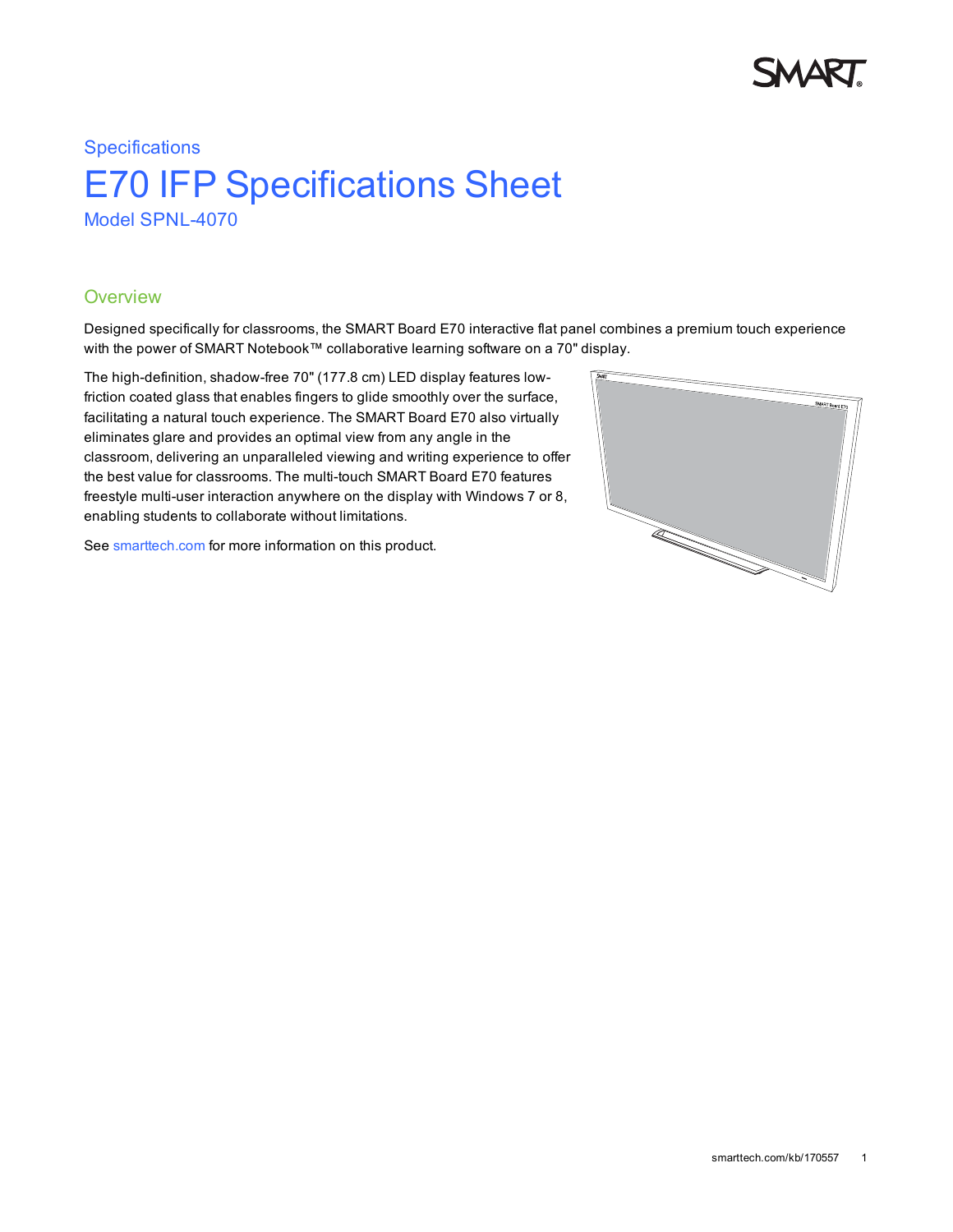#### **S P E C I F I C A T I O N S**

E70 IFP Specifications Sheet – Model SPNL-4070

# Dimensions and weights<sup>1</sup>

#### **Dimensions**



169 lb 13 oz. (77 kg)

# General specifications

| Touch technology         | Infrared                                                                                                 |
|--------------------------|----------------------------------------------------------------------------------------------------------|
| Multi touch capabilities | Eight touch on computers with Windows 7 or Windows 8 operating systems.                                  |
| Gestures                 | Supports gestures on Windows 7, Windows 8, Mac OS X 10.7 or Mac OS X<br>10.8 operating systems software. |
| Pixel pitch              | $0.807$ mm                                                                                               |
| Horizontal frequency     | 30-91 kHz                                                                                                |
| Vertical frequency       | $50 - 85$ Hz                                                                                             |
| Contrast ratio (typical) | 4000:1                                                                                                   |
| Optimum resolution       | 1920 X 1080p at 60Hz (16:9)                                                                              |
| Audio                    | Two 10 watt speakers                                                                                     |

 $1$ All dimensions  $\pm$  1/8" (0.3 cm). All weights  $\pm$  2 lb. (0.9 kg).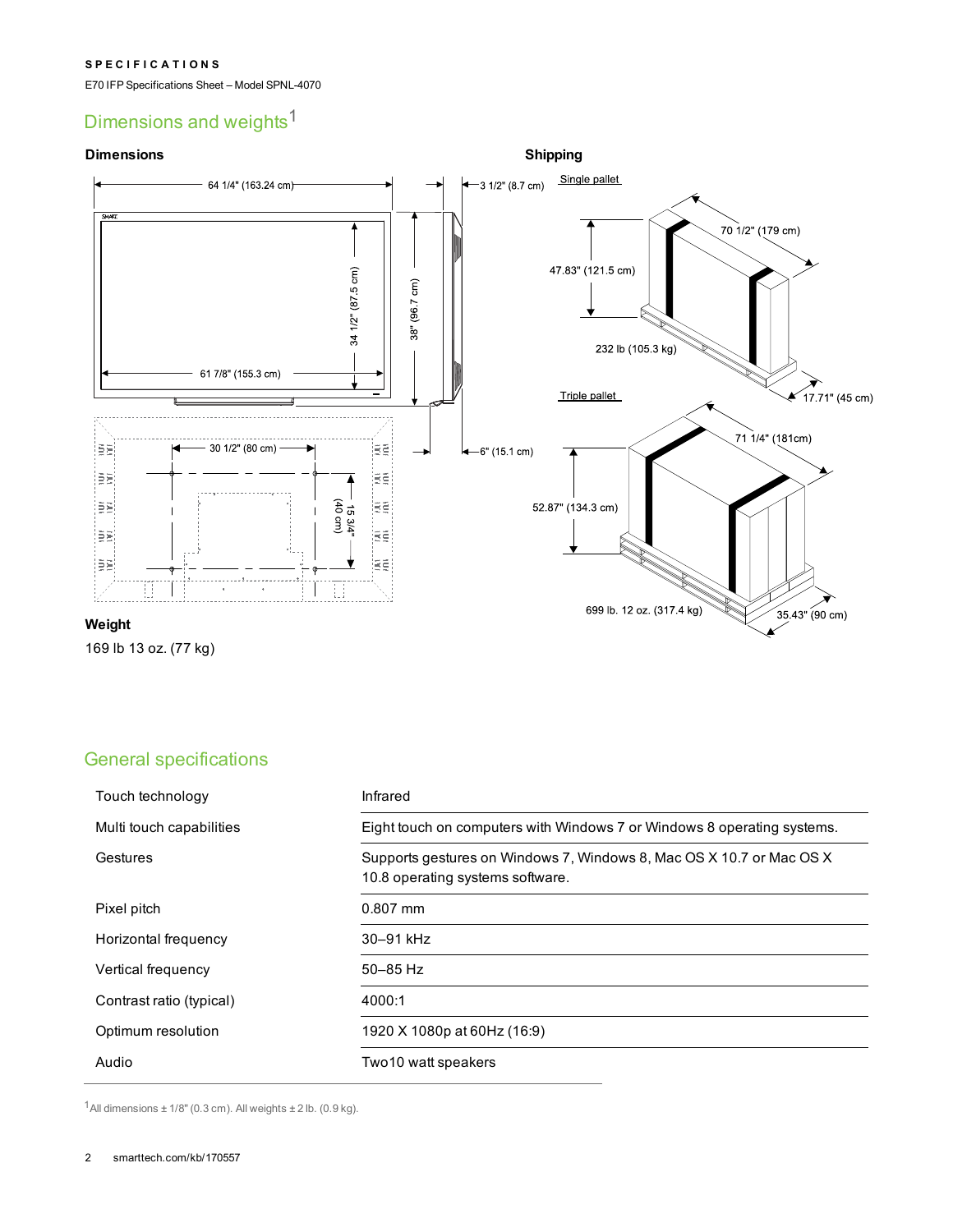## Accessories

| Pens and pen tray | Two ergonomic pens with comfort grip and a pen tray |
|-------------------|-----------------------------------------------------|
| Power cord        | North America, Europe and UK                        |
| Remote control    | One remote control                                  |
| VGA cable         | $6'$ (1.8 m) D-sub 15 pin connector                 |
| USB cable (touch) | 16' (5 m) USB A/B Type                              |

# **Connections**

| <b>HDMI</b>     | Three HDMI connections input                                        |
|-----------------|---------------------------------------------------------------------|
| RGB D Sub (VGA) | D-sub 15 pin connections input                                      |
| Component       | Five RCA inputs (Y. Pb, Pr, L, R)                                   |
| Composite       | RCA analog audio and composite video inputs (red, white and yellow) |
| <b>SPDIF</b>    | <b>SPDIF</b> optical output                                         |
| USB-A           | USB-A (media access)                                                |
| USB-B           | USB-B (touch)                                                       |
| PC audio        | 3.5 mm stereo input                                                 |
| AC power        | IEC 60320-C14 Socket                                                |

## Computer requirements

SMART E70 A computer with either a Windows 7, Windows 8, Mac OS X 10.7 or Mac OS X 10.8 operating system software and SMART Notebook™ collaborative learning software 11.3 or above installed. For a complete list of computer requirements, see the SMART Notebook software release notes available at [smarttech.com/downloads](http://smarttech.com/downloads).

# Operating and storage requirements

| Power supply          | 100VAC ~ 240VAC, 50 / 60Hz                                                          |
|-----------------------|-------------------------------------------------------------------------------------|
| Power consumption     | 280 W max                                                                           |
| Stand-by Power        | < 0.5W                                                                              |
| Operating temperature | $50\degree$ F ~ 104 $\degree$ F (10 $\degree$ C ~ 40 $\degree$ C)                   |
| Operating humidity    | $10\% \sim 80\%$ , non-condensing                                                   |
| Storage temperature   | $-13\textdegree$ F ~ 140 $\textdegree$ F (-25 $\textdegree$ C ~ 60 $\textdegree$ C) |
| Storage humidity      | $5\% \sim 95\%$ , non-condensing                                                    |